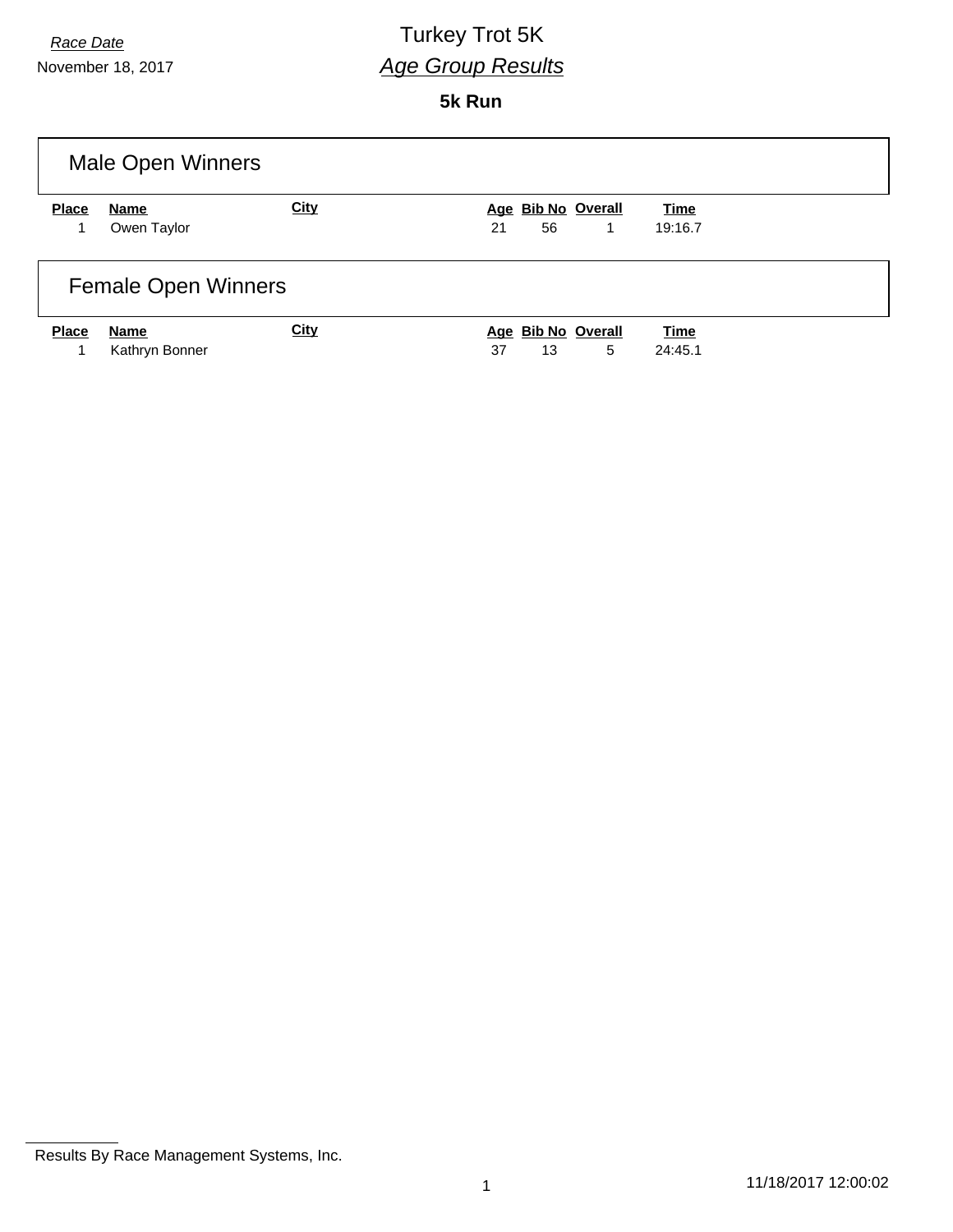### *Race Date* Turkey Trot 5K *Age Group Results*

**5k Run**

| Male 10 and Under                                                                            |             |                                                                          |                                              |
|----------------------------------------------------------------------------------------------|-------------|--------------------------------------------------------------------------|----------------------------------------------|
| <b>Place</b><br><b>Name</b><br>1 * Robert Lee                                                | <b>City</b> | Age Bib No Overall<br>9<br>68<br>12                                      | <b>Time</b><br>26:58.4                       |
| Male 11 to 14                                                                                |             |                                                                          |                                              |
| <b>Place</b><br><b>Name</b><br>1 * Jonathon Busby                                            | <b>City</b> | Age Bib No Overall<br>11<br>28<br>16                                     | <b>Time</b><br>28:17.8                       |
| Female 11 to 14                                                                              |             |                                                                          |                                              |
| <b>Place</b><br><b>Name</b><br>1 * Catherine Mathews<br>2 * Hannah Lee<br>3 * Linley L Miles | <b>City</b> | Age Bib No Overall<br>14<br>8<br>66<br>13<br>10<br>25<br>11<br>46<br>18  | <b>Time</b><br>26:01.1<br>26:46.7<br>28:33.8 |
| Female 15 to 19                                                                              |             |                                                                          |                                              |
| <b>Place</b><br><b>Name</b><br>1 * Morgan Cannon<br>2 * Brooke Strong                        | <b>City</b> | Age Bib No Overall<br>15<br>51<br>9<br>15<br>52<br>11                    | <b>Time</b><br>26:35.8<br>26:49.1            |
| Female 20 to 24                                                                              |             |                                                                          |                                              |
| <b>Place</b><br><b>Name</b><br>1 * Katherine Mixon                                           | City        | Age Bib No Overall<br>22<br>14<br>20                                     | <b>Time</b><br>29:12.9                       |
| Male 25 to 29                                                                                |             |                                                                          |                                              |
| <b>Name</b><br><b>Place</b><br>1 * Eric Mixon                                                | <b>City</b> | Age Bib No Overall<br>29<br>15<br>21                                     | <b>Time</b><br>29:13.4                       |
| Female 25 to 29                                                                              |             |                                                                          |                                              |
| <b>Place</b><br><b>Name</b><br>1 * Blair Ashley<br>2 * Julianna Jones<br>3 * Lisa Kubiak     | City        | Age Bib No Overall<br>25<br>44<br>15<br>26<br>76<br>27<br>25<br>11<br>30 | <b>Time</b><br>28:16.0<br>36:58.4<br>40:15.5 |

Results By Race Management Systems, Inc.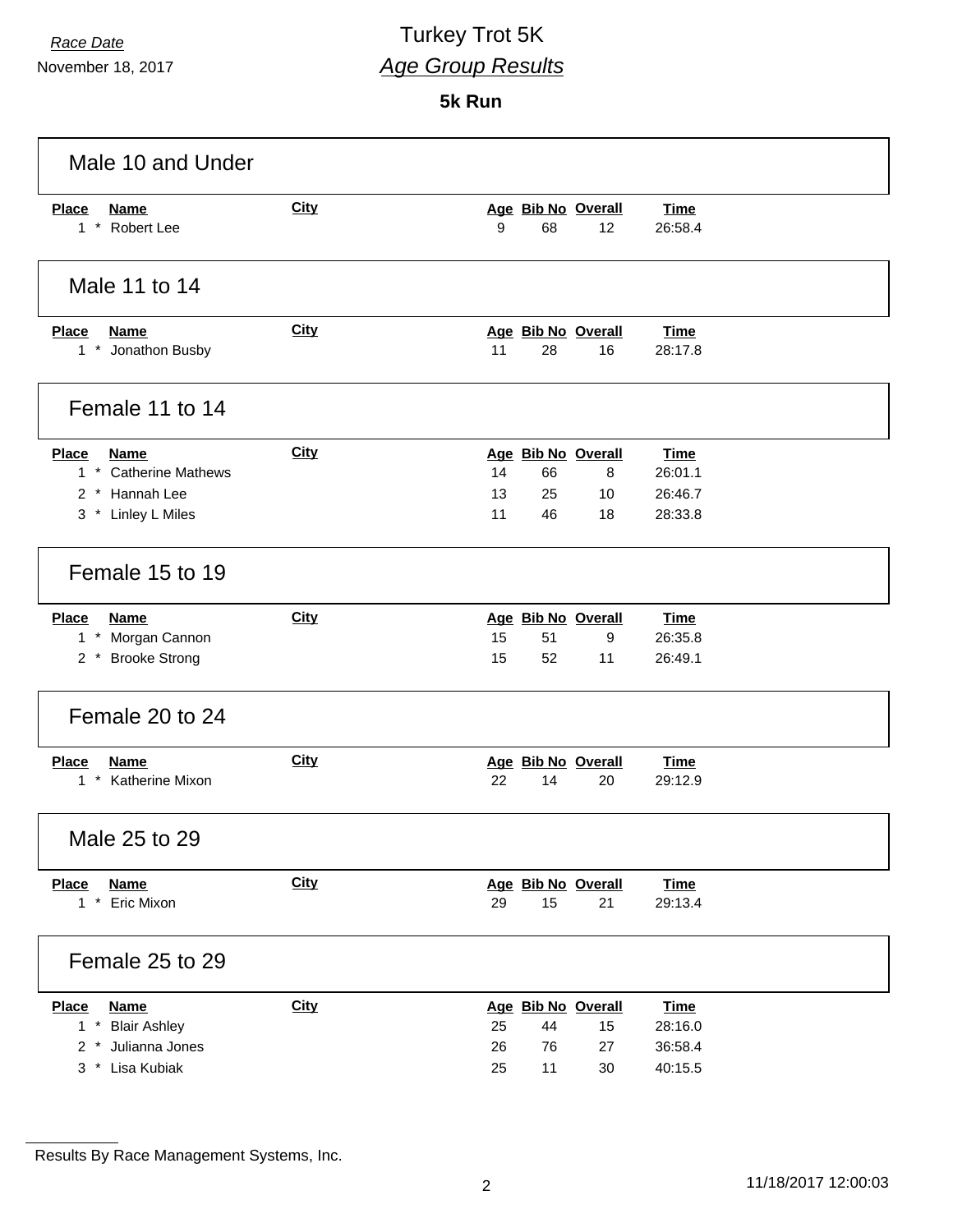# *Race Date* Turkey Trot 5K *Age Group Results*

**5k Run**

| Male 30 to 34                                 |              |                                                                |  |
|-----------------------------------------------|--------------|----------------------------------------------------------------|--|
| <b>Name</b><br><b>Place</b>                   | <b>City</b>  | Age Bib No Overall<br><b>Time</b>                              |  |
| 1 * Miles Ashley                              |              | 32<br>45<br>28:20.2<br>17                                      |  |
| 2 * Jared Brock                               |              | 12<br>38:24.1<br>30<br>29                                      |  |
| Male 35 to 39                                 |              |                                                                |  |
| <b>Place</b><br><b>Name</b>                   | City         | Age Bib No Overall<br><b>Time</b>                              |  |
| 1 * Michael Gaul                              |              | 39<br>48<br>19<br>28:38.2                                      |  |
| Female 35 to 39                               |              |                                                                |  |
| <b>Place</b><br><b>Name</b>                   | <b>City</b>  | Age Bib No Overall<br><b>Time</b>                              |  |
| 1 * Emily Williams                            |              | 39<br>29:31.9<br>49<br>22                                      |  |
| 2 * Laurie Evans                              |              | 37<br>50<br>23<br>30:57.6                                      |  |
| Male 40 to 44                                 |              |                                                                |  |
| <b>Place</b><br><b>Name</b>                   | <b>City</b>  | Age Bib No Overall<br><b>Time</b>                              |  |
| 1 * Michael Mathews                           |              | 67<br>42<br>25<br>32:44.6                                      |  |
| Female 40 to 44                               |              |                                                                |  |
| <b>Place</b><br><b>Name</b>                   | <b>City</b>  | Age Bib No Overall<br><b>Time</b>                              |  |
| 1 * Jennifer Agyepong                         |              | 25:20.7<br>44<br>43<br>6                                       |  |
| 2 * Michele Connelly                          |              | 43<br>29<br>26<br>34:22.0                                      |  |
| Male 45 to 49                                 |              |                                                                |  |
| <b>Name</b><br><b>Place</b>                   | <b>City</b>  | Age Bib No Overall<br><b>Time</b>                              |  |
| 1 * TY Wamsley                                |              | 48<br>73<br>21:00.8<br>2                                       |  |
| 2 * Donald Roesch                             | Vicksburg MS | 71<br>3<br>48<br>23:27.7                                       |  |
| Female 45 to 49                               |              |                                                                |  |
| <b>Place</b><br>Name<br>$1 *$<br>Karen Bourne | <b>City</b>  | Age Bib No Overall<br><b>Time</b><br>47<br>21<br>38:16.0<br>28 |  |

Results By Race Management Systems, Inc.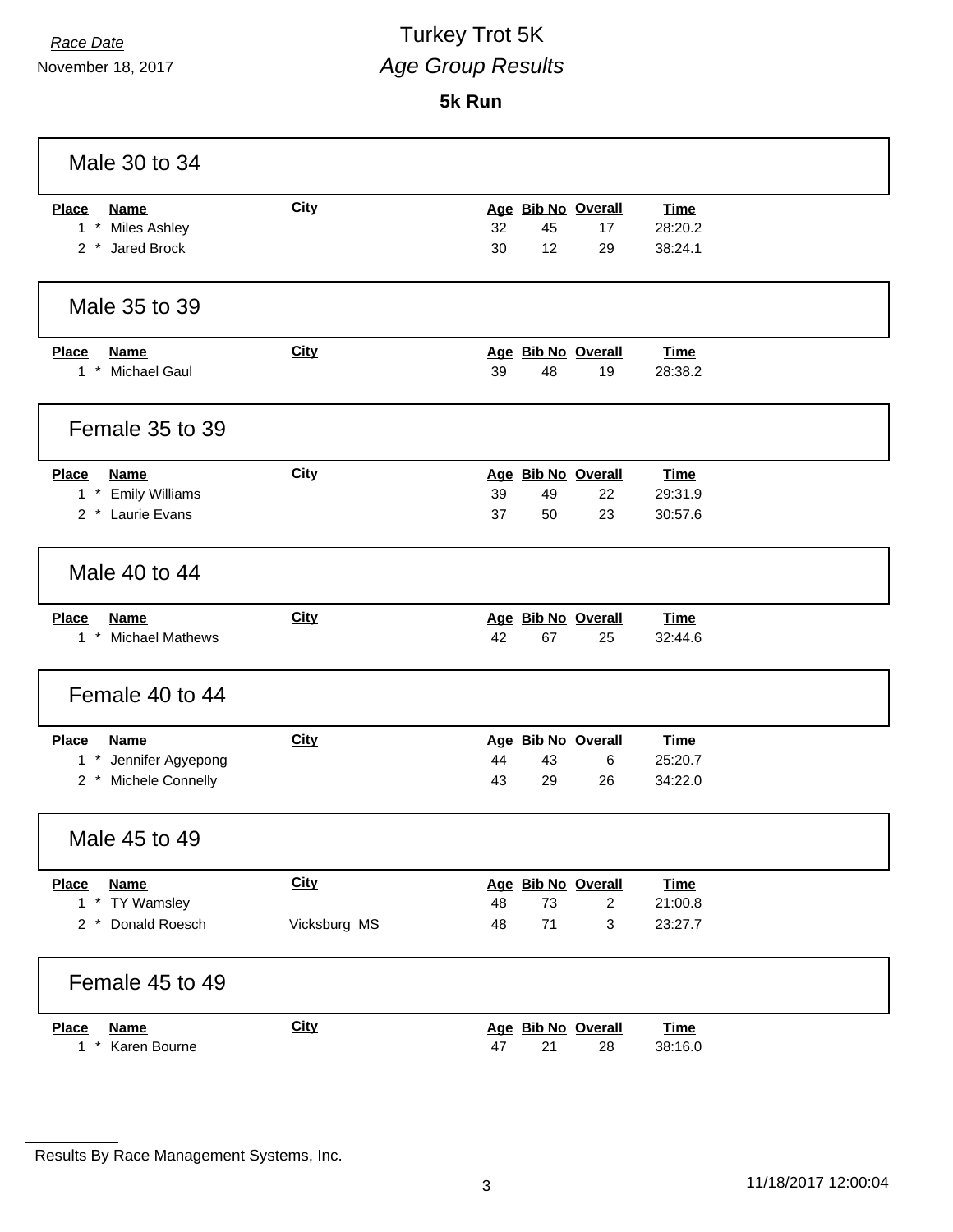# *Race Date* Turkey Trot 5K *Age Group Results*

**5k Run**

| Male 50 to 59                                     |             |                                             |
|---------------------------------------------------|-------------|---------------------------------------------|
| Place<br><b>Name</b>                              | <b>City</b> | <b>Bib No Overall</b><br><b>Time</b><br>Age |
| $^\ast$<br><b>JB</b> White                        |             | 54<br>69<br>$\overline{7}$<br>25:33.9       |
| $2 *$<br><b>Brian Blanche</b>                     |             | 59<br>27:22.2<br>58<br>14                   |
| Male 60 to 64                                     |             |                                             |
| <b>Place</b><br><b>Name</b>                       | <b>City</b> | <b>Bib No Overall</b><br><b>Time</b><br>Age |
| Doug Jones                                        |             | 74<br>61<br>23:43.3<br>4                    |
| <b>Allen Derivaux</b><br>$\mathcal{P}$<br>$\star$ |             | 72<br>27:21.5<br>62<br>13                   |
| Male 65 to 69                                     |             |                                             |
|                                                   | <b>City</b> | Age Bib No Overall<br><b>Time</b>           |
| <b>Place</b><br><b>Name</b>                       |             |                                             |

Results By Race Management Systems, Inc.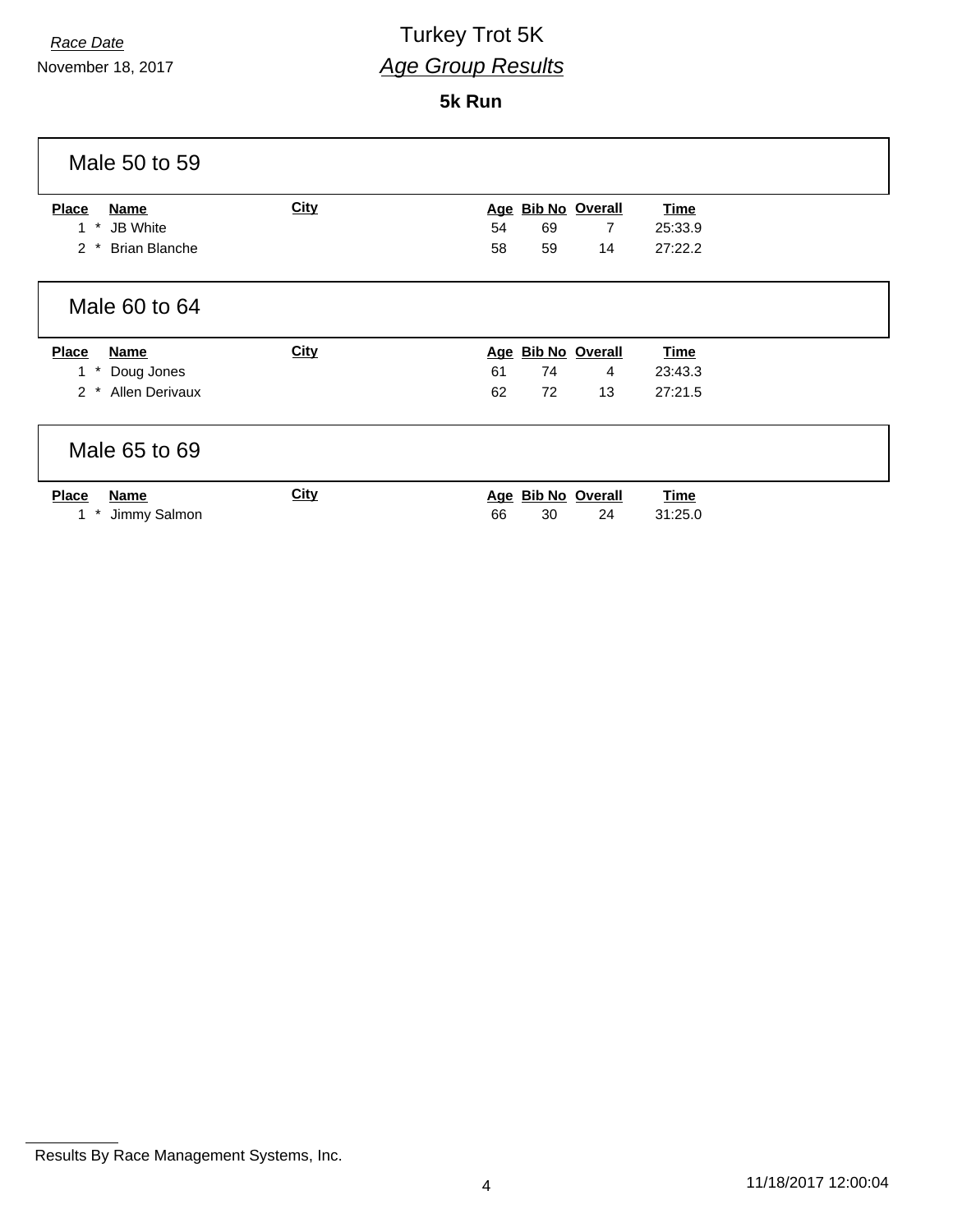# *Race Date* Turkey Trot 5K *Age Group Results*

**5k Walk**

| <b>Male Open Winners</b> |                            |             |                                     |                        |  |
|--------------------------|----------------------------|-------------|-------------------------------------|------------------------|--|
| <b>Place</b>             | Name                       | <b>City</b> | Age Bib No Overall                  | <b>Time</b>            |  |
|                          | Steve Pranger              |             | 37<br>58<br>1                       | 34:21.0                |  |
|                          | <b>Female Open Winners</b> |             |                                     |                        |  |
| <b>Place</b>             | Name<br>Sue Greer          | <b>City</b> | Age Bib No Overall<br>5<br>70<br>77 | <b>Time</b><br>38:51.7 |  |
|                          |                            |             |                                     |                        |  |

Results By Race Management Systems, Inc.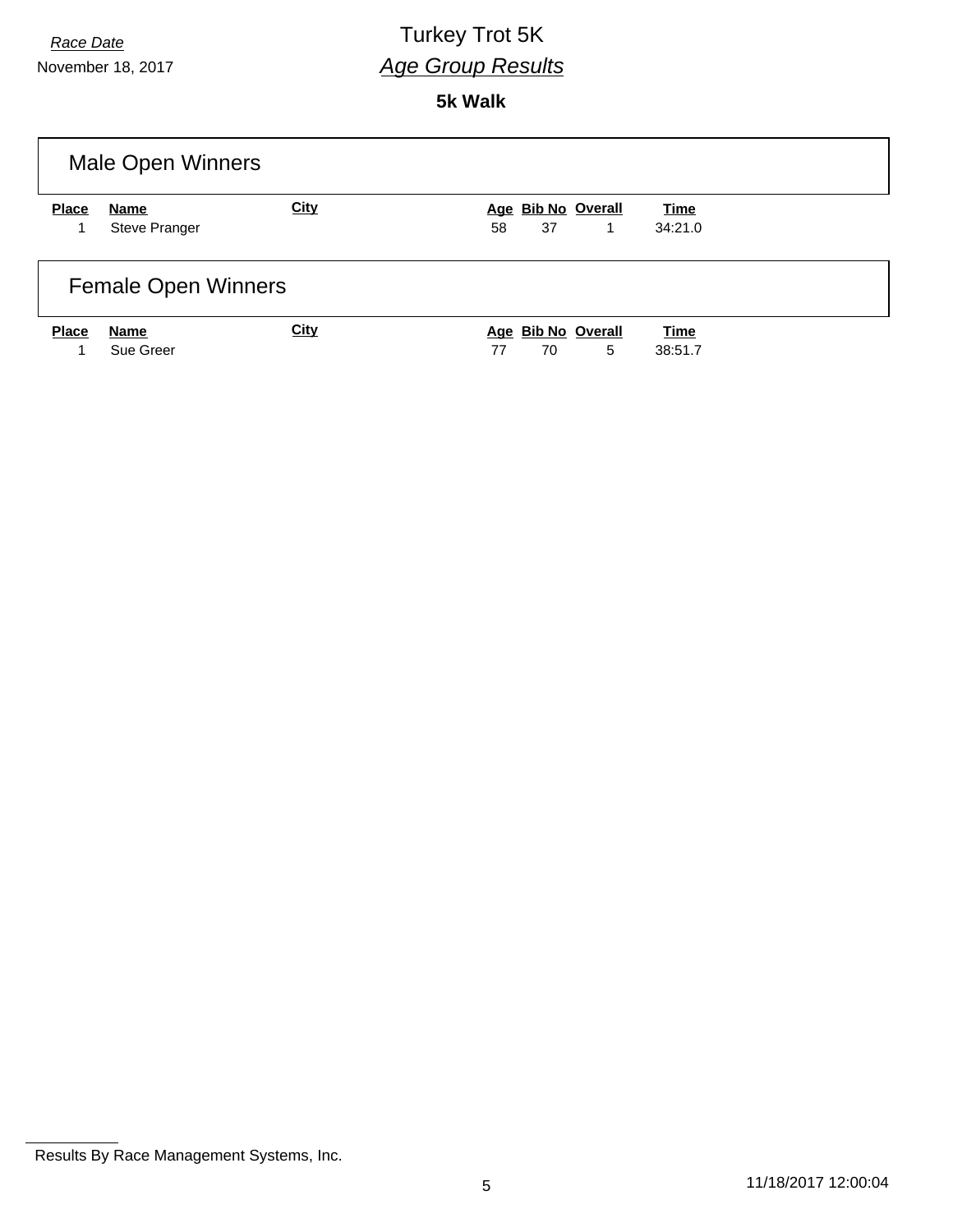### *Race Date* Turkey Trot 5K *Age Group Results*

**5k Walk**

| Female 11 to 14                                                                                                                     |                             |                                                                                          |                                                         |  |
|-------------------------------------------------------------------------------------------------------------------------------------|-----------------------------|------------------------------------------------------------------------------------------|---------------------------------------------------------|--|
| <b>Place</b><br><b>Name</b><br>$1$ <sup>*</sup><br><b>Madeline Mathews</b>                                                          | <b>City</b>                 | Age Bib No Overall<br>12<br>65<br>6                                                      | <b>Time</b><br>43:23.1                                  |  |
| Male 25 to 29                                                                                                                       |                             |                                                                                          |                                                         |  |
| <b>Place</b><br><b>Name</b><br>1 * CJ MIng<br>2 * Casey MIng                                                                        | <b>City</b>                 | Age Bib No Overall<br>54<br>12<br>26<br>25<br>55<br>13                                   | <b>Time</b><br>48:41.2<br>48:47.0                       |  |
| Female 40 to 44                                                                                                                     |                             |                                                                                          |                                                         |  |
| <b>Place</b><br><b>Name</b><br>1 * Shannon Marshall<br>2 * Pamela Patterson                                                         | <b>City</b>                 | Age Bib No Overall<br>43<br>$\overline{7}$<br>35<br>32<br>21<br>42                       | <b>Time</b><br>43:31.0<br>57:27.9                       |  |
| Male 45 to 49                                                                                                                       |                             |                                                                                          |                                                         |  |
| <b>Place</b><br><b>Name</b><br>1 * Jim Smith                                                                                        | <b>City</b><br>Vicksburg MS | Age Bib No Overall<br>75<br>47<br>4                                                      | <b>Time</b><br>38:47.1                                  |  |
| Female 45 to 49                                                                                                                     |                             |                                                                                          |                                                         |  |
| <b>Place</b><br><b>Name</b><br>$1*$<br>Stephanie Lynn<br>2 * Angela Fulgham<br>* Leslie Grammer<br>3<br><b>Wendy Trevilion</b><br>4 | <b>City</b>                 | Age Bib No Overall<br>48<br>47<br>8<br>33<br>9<br>46<br>34<br>46<br>17<br>45<br>40<br>18 | <b>Time</b><br>43:32.2<br>45:31.5<br>49:06.2<br>50:02.4 |  |
| Male 50 to 59                                                                                                                       |                             |                                                                                          |                                                         |  |
| <b>Name</b><br><b>Place</b><br>1 * Joe Giambrone<br>2 * Burhman Gates                                                               | <b>City</b><br>Vicksburg MS | Age Bib No Overall<br>50<br>16<br>11<br>52<br>79<br>20                                   | <b>Time</b><br>46:14.2<br>50:27.3                       |  |
| Female 50 to 59                                                                                                                     |                             |                                                                                          |                                                         |  |
| <b>Place</b><br><b>Name</b><br>1 * Mindy Giambrone                                                                                  | <b>City</b>                 | Age Bib No Overall<br>50<br>17<br>10                                                     | <b>Time</b><br>46:13.1                                  |  |

Results By Race Management Systems, Inc.